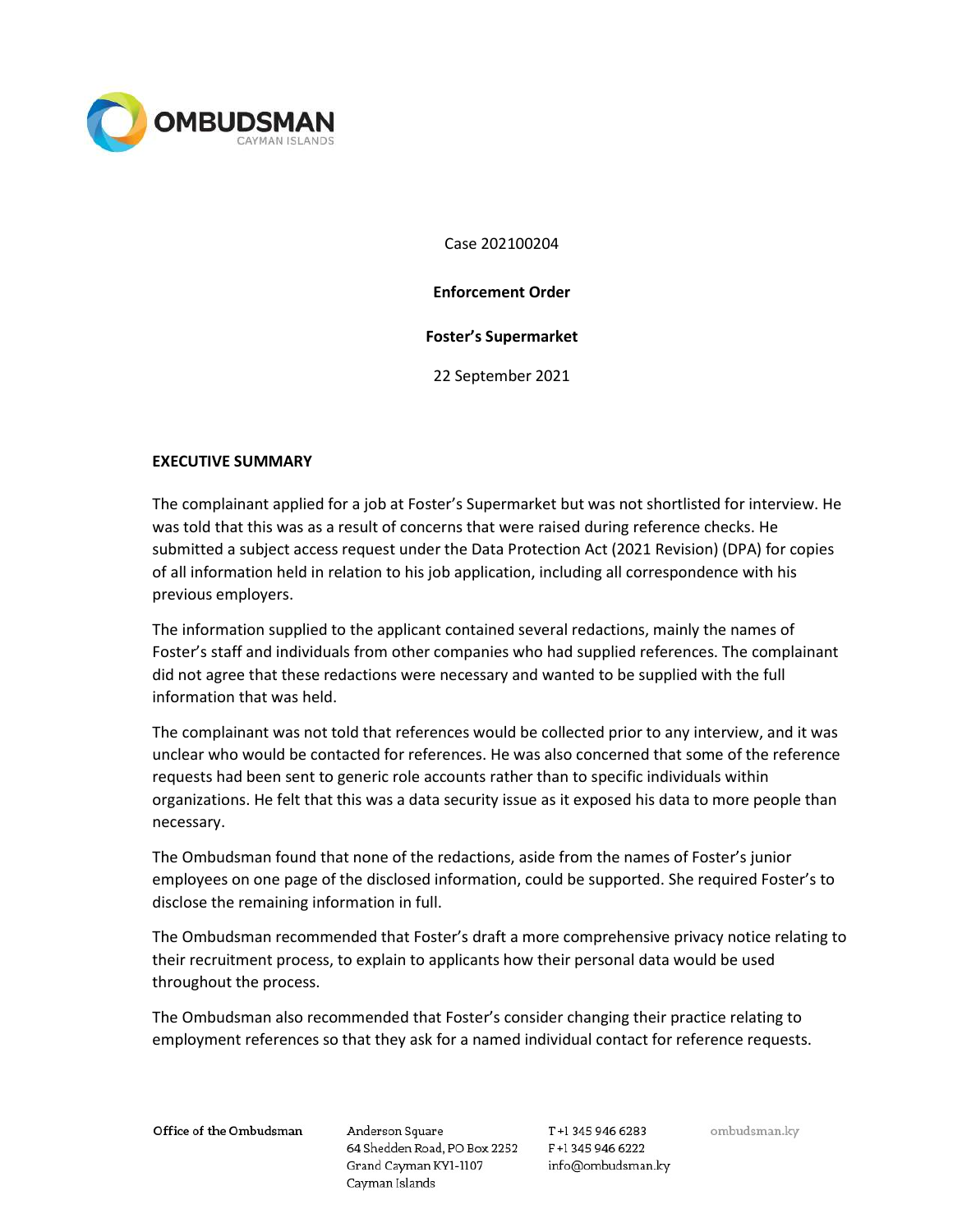

## A. BACKGROUND

- [1] In March 2021, the complainant applied for a job with Foster's. After he followed up for progress on his application, he was informed that they were completing reference checks before they could move to the next step of the process. On 30 March he was informed that his application had been unsuccessful "due to concerns based on previous employment reference check".
- [2] The complainant made a request to Foster's under section 8 of the DPA for access to the following:
	- 1) All communication from Fosters to all previous employers.
	- 2) All communication received by Fosters on behalf of me from all previous employers.
	- 3) The names and titles of all persons that had access to my personal information at Foster's.
- [3] The complainant was dissatisfied with Foster's response as he believed that they had not provided all of the information they held, and he was unhappy that certain information had been redacted from the documents contained in the attachments. Foster's explained in its response to the complainant that the redactions were made to protect the personal data of other individuals and were made in line with sections 8(7) to 8(10) of the DPA.
- [4] The response to the complainant, contained two attachments, one called 'Current.pdf' and one called 'Archived.pdf'. Foster's confirmed to us that this was all the information that was held in relation to the complainant's request.
- [5] The 'Current.pdf' file contained some redactions. Our investigation considered whether the redactions within the 'Current.pdf' file were appropriate. The 'Current.pdf' file related to the complainant's recent application for a role at Foster's. As part of our investigation, Foster's provided us with an unredacted version of this file.
- [6] The complainant was concerned that he had not been told that references would be collected prior to interview, and that it was unclear who Foster's would be contacting for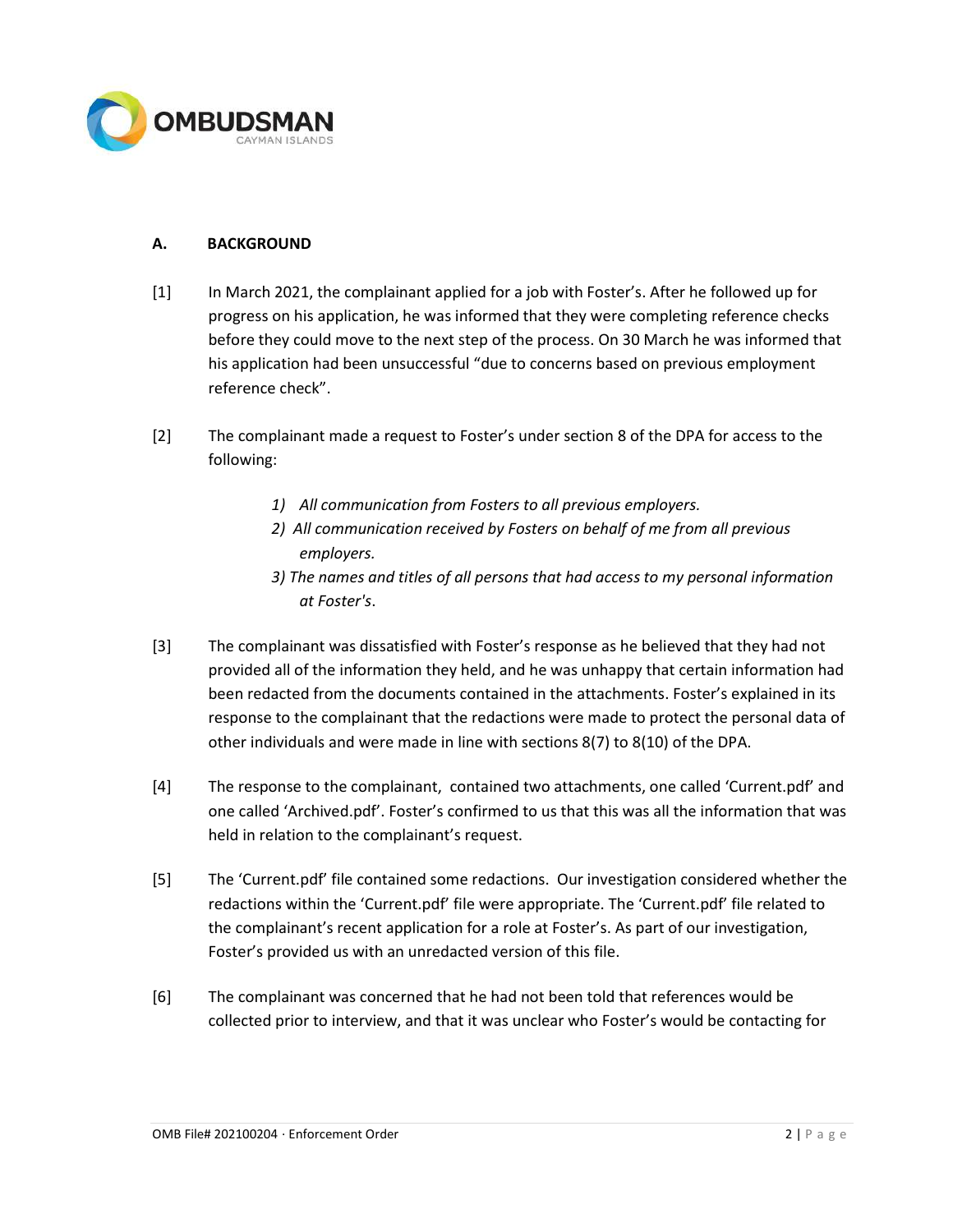

references. This raised a question around the fairness and transparency of the processing of his personal data which we considered under the first data protection principle.

[7] The complainant was also concerned that some of the reference requests had been sent to generic role email accounts rather than to specific individuals within organizations. He felt that this was a data security issue as it exposed his data to more people than needed to see it. We considered this issue under the seventh data protection principle.

### B. CONSIDERATION OF ISSUES

#### Response to Subject Access Request

- [8] Section 8 of the DPA details the fundamental rights of access to a data subject's own personal data.
- [9] The provisions covering the disclosure or redaction of personal data relating to other data subjects are found in sections 8(7) to 8(10). Redaction is only permitted for personal data relating to another data subject who could be identified from that data.
- [10] In preparing the response to the complainant, Foster's stated that it was cognizant of these provisions and attempted to limit the information that had to be redacted through a careful assessment of each instance of personal data relating to other data subjects. There were, however, some inconsistencies in their approach, which were highlighted as we considered each redaction in turn.
- [11] The redactions involved two categories of individuals: internal Foster's employees and external third parties. The considerations were slightly different for each of these categories, so they were dealt with in turn.
- [12] The first set of redactions, on page 2, consisted of names of HR staff at Foster's, alongside actions they had carried out on the complainant's file. The explanation for these redactions given by Foster's HR Senior Manager was that they were withheld to protect the identity of the HR Administrators who had completed certain digital forms on the system. She stated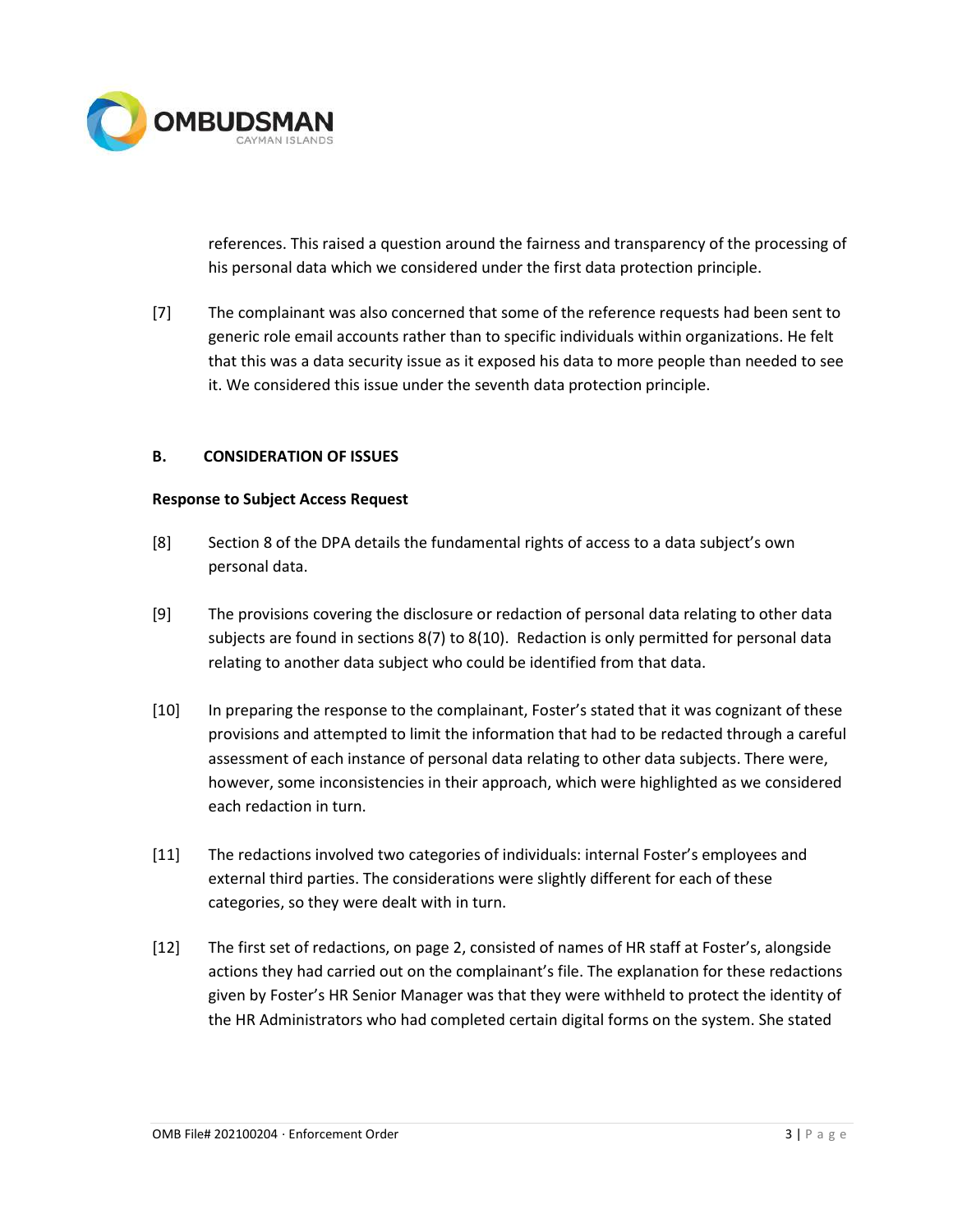

that she could be contacted for all HR matters and that names of her staff did not need to be disclosed, although her name was one of those redacted on this page.

- [13] Some of the entries referred to emails sent by the HR Administrators to the complainant, and these emails were provided elsewhere in the disclosed document, with the staff names included in unredacted form. This was an example of the inconsistency of approach taken to the redactions by Foster's in their response to the request. Given that these names were disclosed elsewhere in the response, there is no benefit to refusing to disclose them in this case. Where the names were not disclosed elsewhere, and given that these were mainly relatively junior staff in the HR team, the remaining redactions on page 2 were reasonable.
- [14] The other redactions relating to internal Foster's employees were in an email chain. They consisted of a discussion between the HR Senior Manager and the Managing Director about the response that had been sent to the complainant informing him that he was not shortlisted for an interview.
- [15] It was initially claimed that this was an "internal communication not relating to [the complainant] but [that] formed part of the email chain". When questioned about this, Foster's confirmed that it now considered that this information did relate to the complainant and that they would be happy to disclose it.
- [16] The remaining redactions all related to individuals who were external to Foster's and who were involved in providing references about the complainant.
- [17] On page 17 the names of two third-party individuals were redacted. One was the name of an individual who gave an unfavorable reference about the complainant, which was redacted three times from email correspondence. In this correspondence, the individual responded that "I would not hire" the complainant. The other individual was identified as the source of a positive reference from his previous employer.
- [18] Foster's informed us that they did not seek the consent of third parties for the disclosure of their data as "considering the context of the request, it was reasonable to assume that they would not consent". Foster's ought to have asked the third-party data subjects, given the factors detailed in section 8(10) of the DPA. An express refusal of consent from those data subjects, and the reasons given for that refusal, would have provided helpful clarity when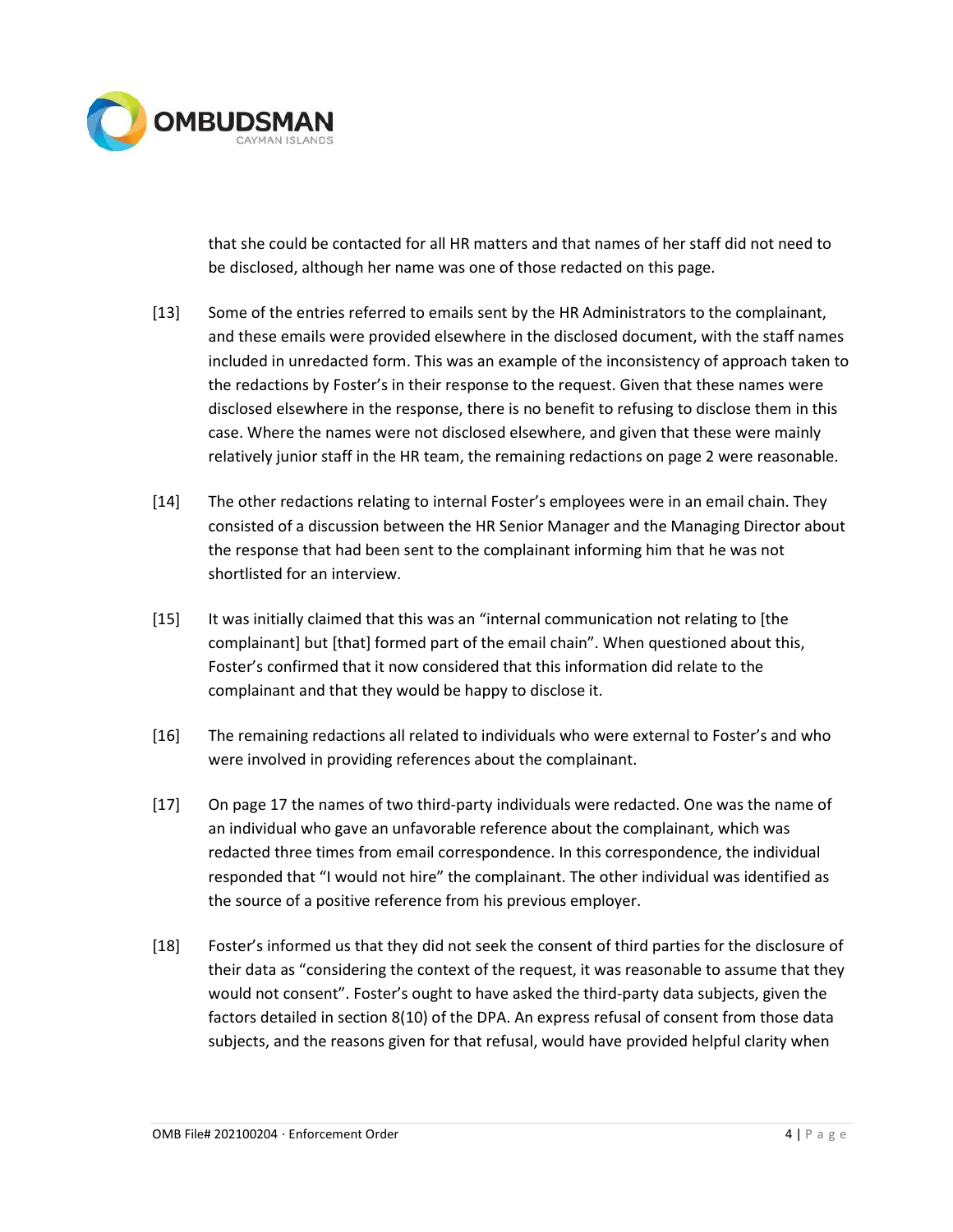

considering whether it was reasonable in all the circumstances to disclose the personal data without the consent of the data subjects.

- [19] Nothing in the correspondence with the third-party data subjects demonstrated that they were given under an explicit duty of confidentiality. The individuals whose names were redacted were not given any information about the possible disclosure of their names alongside the references in the event of a request. While they might have had an expectation that their names would be withheld, they could not reasonably expect that their identities would be kept confidential in all circumstances.
- [20] The UK Information Commissioner's Office produced useful guidance on the factors to consider when balancing the data subject's right to know the source of the information that is held about them against the right to privacy of the third party who can be identified from the information. It is found in the Supplementary Guidance to The Employment Practices Code<sup>1</sup>, and is relevant for the balancing exercise in this case.
- [21] Factors in favor of withholding the identities of the third parties were as follows:
	- It was assumed that they would not have consented to the disclosure.
	- There may have been an assumed, implicit duty of confidence owed by Foster's to the third parties.
	- The author of the negative reference may have felt that disclosure of their identity could be damaging to them.
- [22] Factors in favor of disclosing the identities of the third parties were as follows:
	- One of the references appears to have directly led to the complainant not being shortlisted for interview, and therefore had a significant impact on actions and decisions affecting him.
	- The complainant ought to have been made aware of such a reference and the identity of its author as he was entitled to dispute the contents and challenge its validity.
	- Disclosure of the identity of the author of the positive reference would not likely have caused any harm to that individual.

<sup>1</sup> https://ico.org.uk/media/for-

organisations/documents/1066/employment\_practice\_code\_supplementary\_guidance.pdf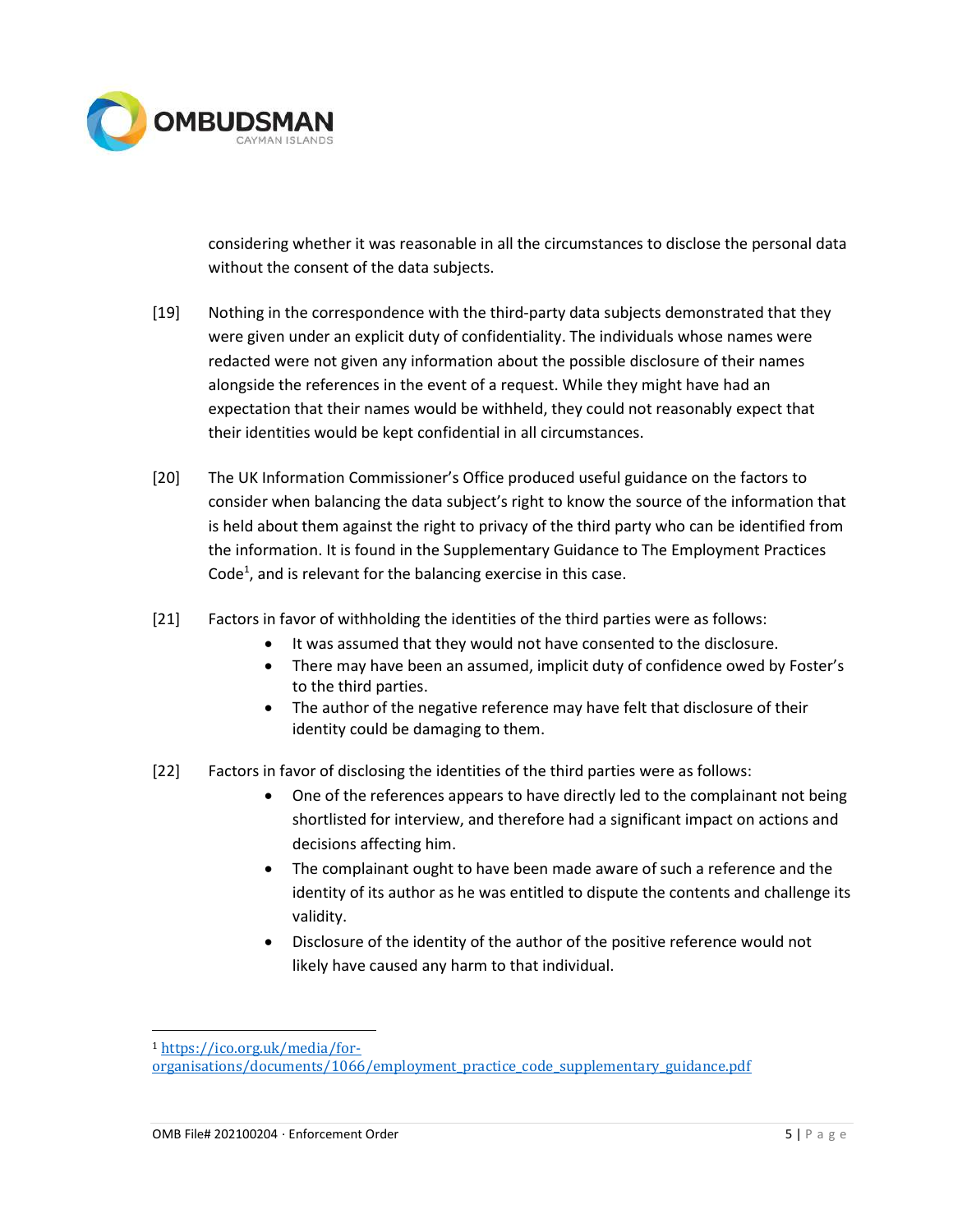

- The third parties in both cases would be identified in a business capacity, and therefore should have a lower expectation of privacy than if they were acting in a personal capacity.
- There was no express refusal of consent from either third party.
- There was no explicit duty of confidence owed by Foster's to the third parties, and they were not told that the references would be kept confidential.
- No background evidence or detail was provided in the negative reference, and the complainant had a right to challenge any decision made on such a basis.
- The identities of third parties who provided references from another of the complainant's former employers were provided on pages 3, 5 and 19, which demonstrates an inconsistency of approach.
- [23] On the basis of the above, I find that the identities of the third parties that were redacted on pages 17, 20 and 22 should be disclosed.
- [24] The remaining redaction to be considered was found on page 19. The reason given for the redaction of the company name was that it could allow inferring the identity of the person who supplied the negative reference. Foster's argued that this was a small company on island so it would be easy to identify the individual. Foster's later conceded that "while an inference could still be drawn that the individual was somehow related to [the company] we do not see that the individual referee could be identified with any particular certainty". Since I already concluded above that the name of the author of the negative reference can be disclosed, it follows that the name of the company that was redacted from page 19 can also be disclosed.
- [25] Therefore, I support none of the redactions, aside from some of the names of Foster's employees on page 2.

### First Data Protection Principle - Fairness of Processing

[26] The complainant was concerned that he had not been told that references would be collected prior to interview, and that it was unclear who Foster's would be contacting for references.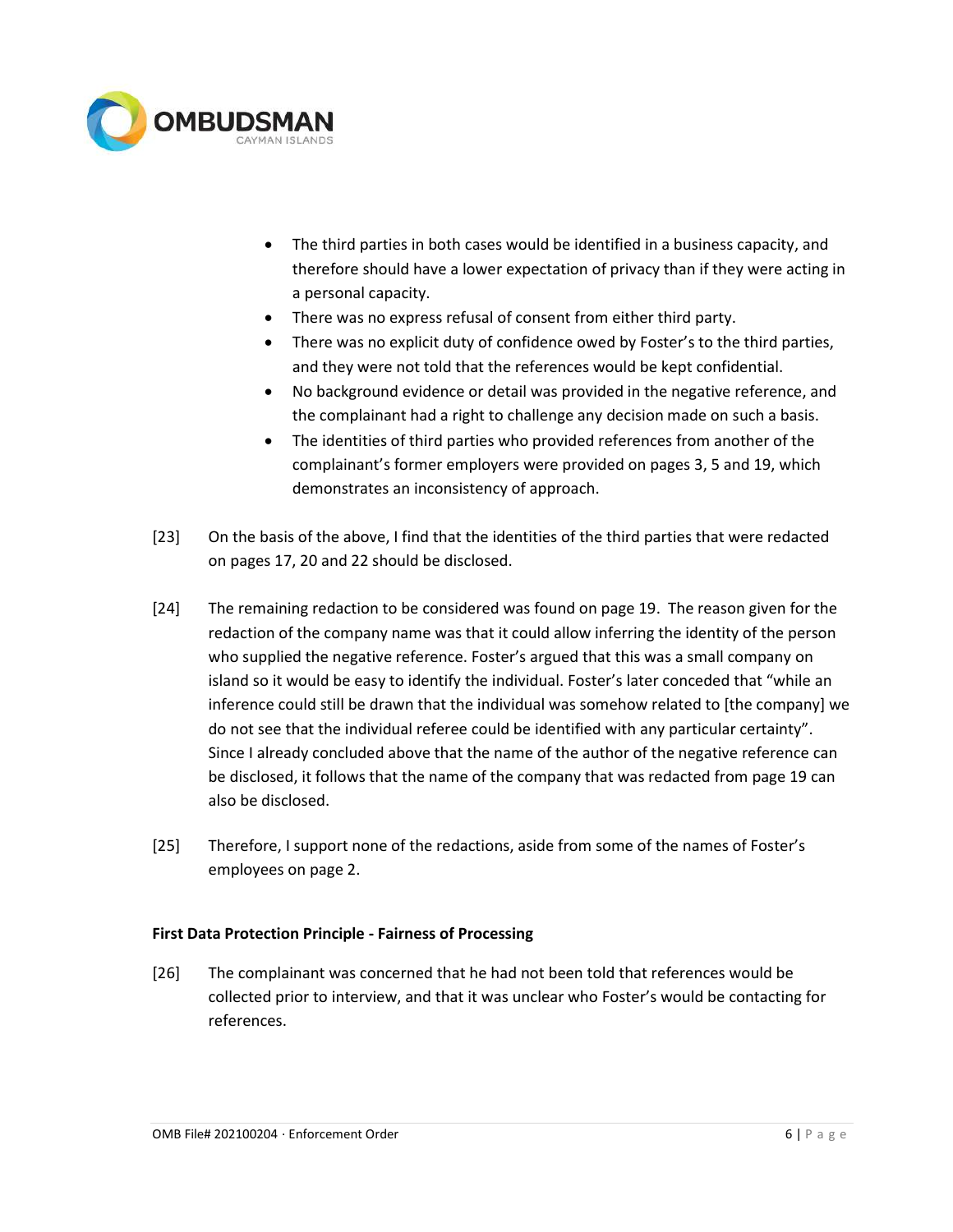

## [27] The first data protection principle states that:

Personal data shall be processed fairly…

[28] In the interpretation of the principles in schedule 1, part 2, paragraph 2, this requirement is expanded upon:

> For the purposes of the first principle personal data shall not be treated as processed fairly unless the data subject has, as soon as reasonably practicable, been provided with, at a minimum –

- (a) the identity of the data controller; and
- (b) the purpose for which the data are to be processed.
- [29] When questioned about this, Foster's referred us to the privacy policy on their website<sup>2</sup>. However, this policy appeared to be mainly focused on visitors to the website. Although it did mention job applicants, there was no specific section of the privacy policy that detailed the purpose for which personal data is processed in relation to job applicants.
- [30] Foster's agreed that the privacy policy was mainly a customer facing policy that mostly concerned their website, and that it did not contain details of how they conduct reference checks. They said that they would endeavor to draft a more comprehensive privacy notice relating to their recruitment processes. I recommend that this action is completed as soon as possible to ensure future compliance with the first data protection principle.

### Seventh Data Protection Principle – Sending Reference Requests to Role Accounts

- [31] The complainant was also concerned that some of the reference requests had been sent to generic role accounts rather than to specific individuals within organizations. He felt that this was a data security issue as it exposed his data to more people than necessary.
- [32] The seventh data protection principle states that:

<sup>2</sup> https://fosters.ky/privacy-policy/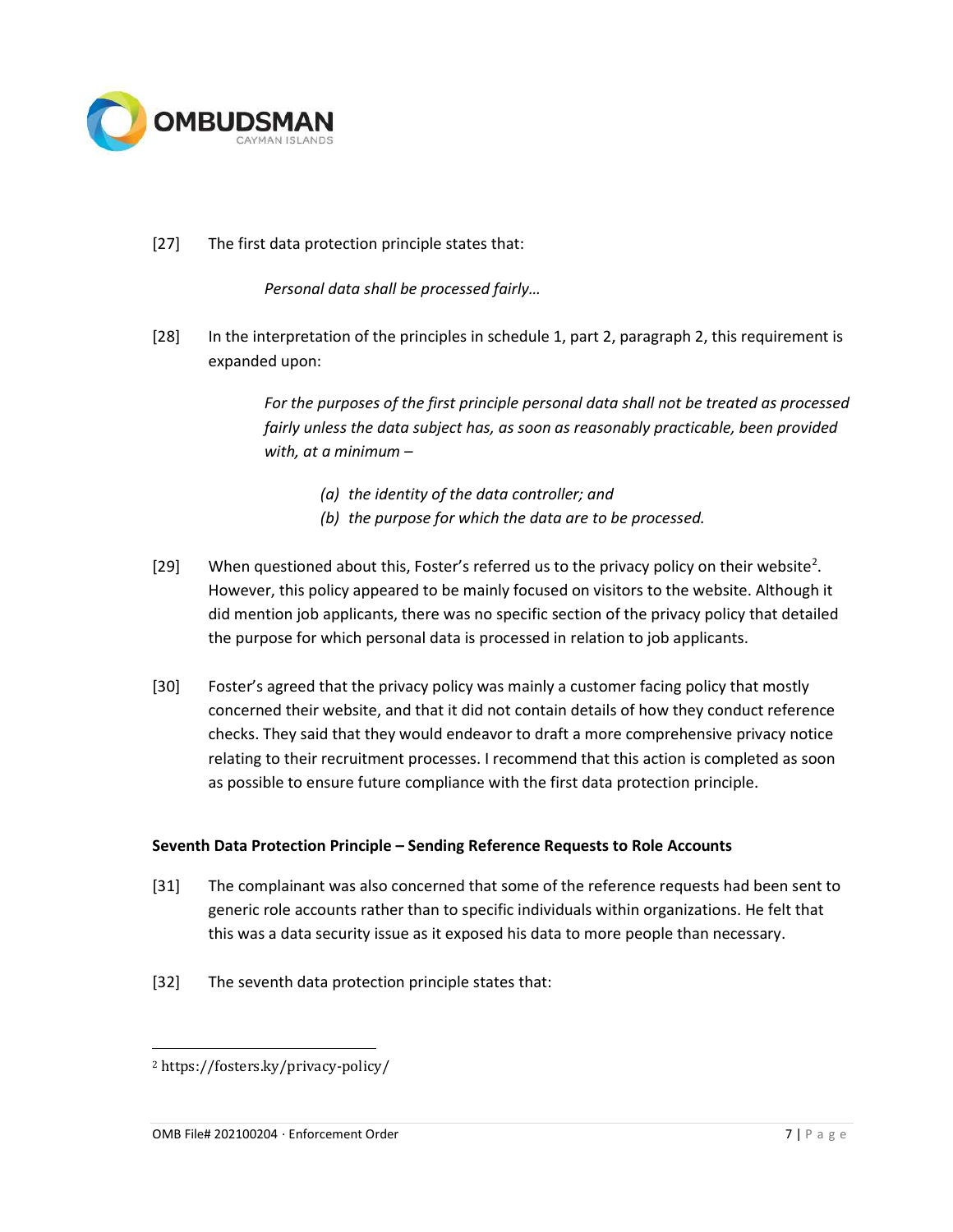

Appropriate technical and organizational measures shall be taken against unauthorized or unlawful processing of personal data and against accidental loss or destruction of, or damage to, personal data.

- [33] When asked about this issue, Foster's explained that they often send requests to group role accounts in situations where they do not have specific named contacts already on their database. They stated that they would never release personal data to a group role account, but that they saw no danger from a data security perspective in sending a reference request to such accounts.
- [34] The risk to data subjects from this practice is generally low, and as such is not likely to result in a breach of the seventh data protection principle. The only information that is shared about data subjects is that they are seeking employment with Foster's and that a reference is being requested. To reduce this risk even further, Foster's could consider changing their practice so that the first contact to group role accounts asks for a named individual contact for reference requests. The reference requests that identify individual applicants could then be sent to the named individual. Of course, we understand that it can be difficult to obtain responses to such queries and that some companies may not readily give out individual contact details.

# C. FINDINGS, RECOMMENDATIONS AND DECISIONS

Under section 45(1) of the Data Protection Act (2021 Revision), for the reasons explained above, I make the following findings and decisions:

- I find that all the redacted information, aside from the names of Foster's junior employees on page 2, can be disclosed to the complainant.
- I require Foster's to disclose the full, unredacted information on pages 17, 19, 20, 22 and 34 within 15 days.
- I recommend that Foster's draft a more comprehensive privacy notice relating to their recruitment processes.
- I also recommend that Foster's consider changing their practice relating to employment references so that they request references from named individuals rather than a general contact email address.